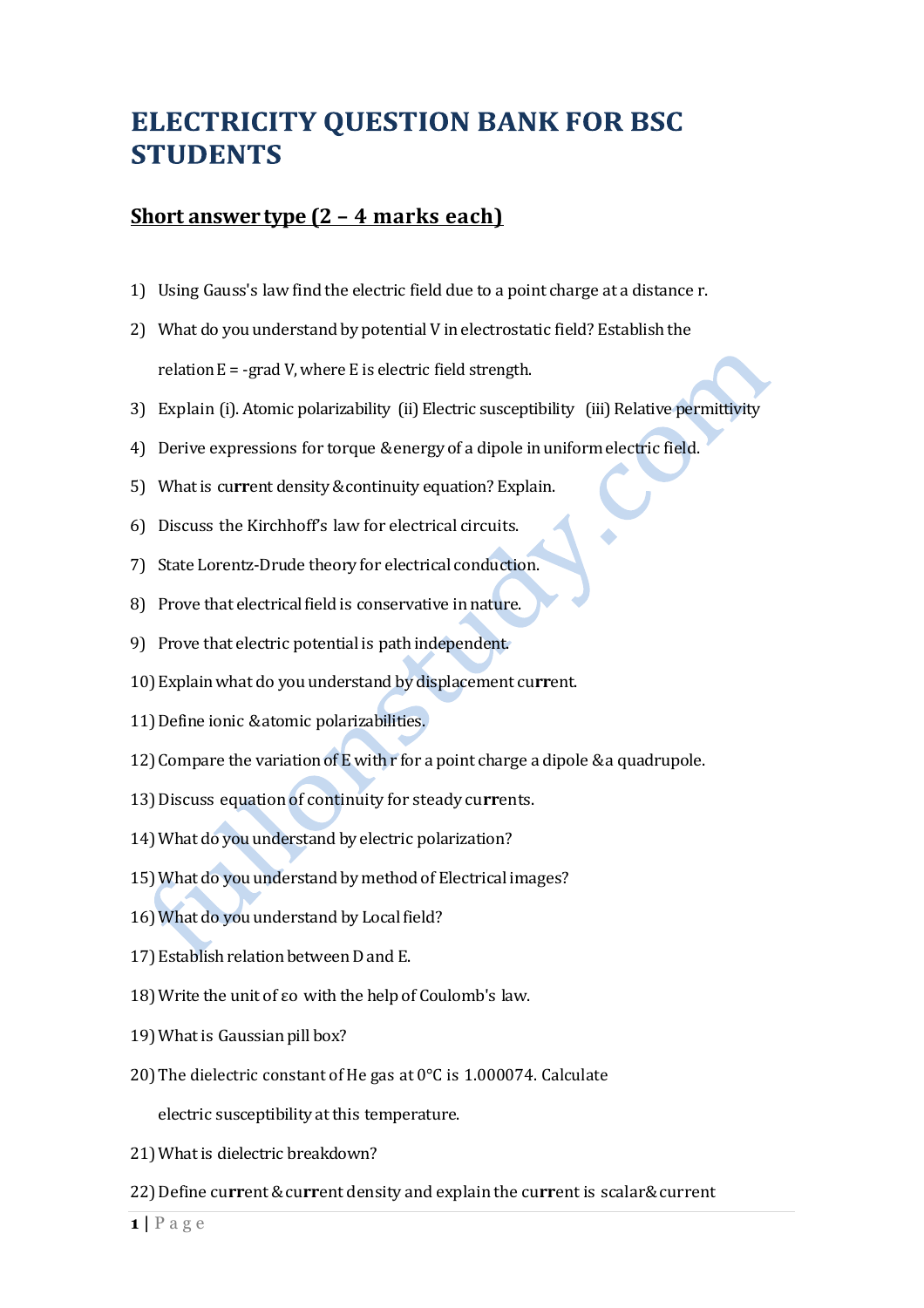density is vector quantity.

- 23)Explain what do you understand by electric displacement vector? Show that  $div D = P$ free.
- 24)Using Gauss law find electric field intensity due to infinitely large sheet of charge.
- 25) Establish  $D = ε$  E + P.
- 26)What do you understand by dielectric constant of a medium? How does it affect Capacity of condenser.
- 27)Current of 10 A flows through each of two long wires which are 5cm apart Compute force per unit length of eachwire.
- 28) Derive an expression for growth of current through inductance L and resistance R in circuit.

## **Long answer type (5 - 10 marks each)**

- 1) State &prove Gauss's theorem inectrostats.
- 2) What do you understand by electric potential of a system of charges?
- 3) Derive an expression for it and show that energy density  $U = 1/2 \varepsilon_0 E^2$ .
- 4) Derive Clausius-Mossotti equation. How this equation is modified by Debye?
- 5) Derive an expression for electric potential due to two concentric spherical shellsof charge q1 &q2.
- 6) Discuss Langevin's theory of polarization.
- 7) State Kirchhoff's law and apply them to obtainconditions of Wheatstone bridge.
- 8) Define **D, E, & P** and establish relationamong them.
- 9) Discuss phenomenon of growth and decay of current in a circuit contains Inductance & resistance in series. Explain the significance of time constant.
- 10)Two parallel plates A and B are placed at a short distance d apart in air. A is charged positively&B is earth connected. If field between the plates is uniform,